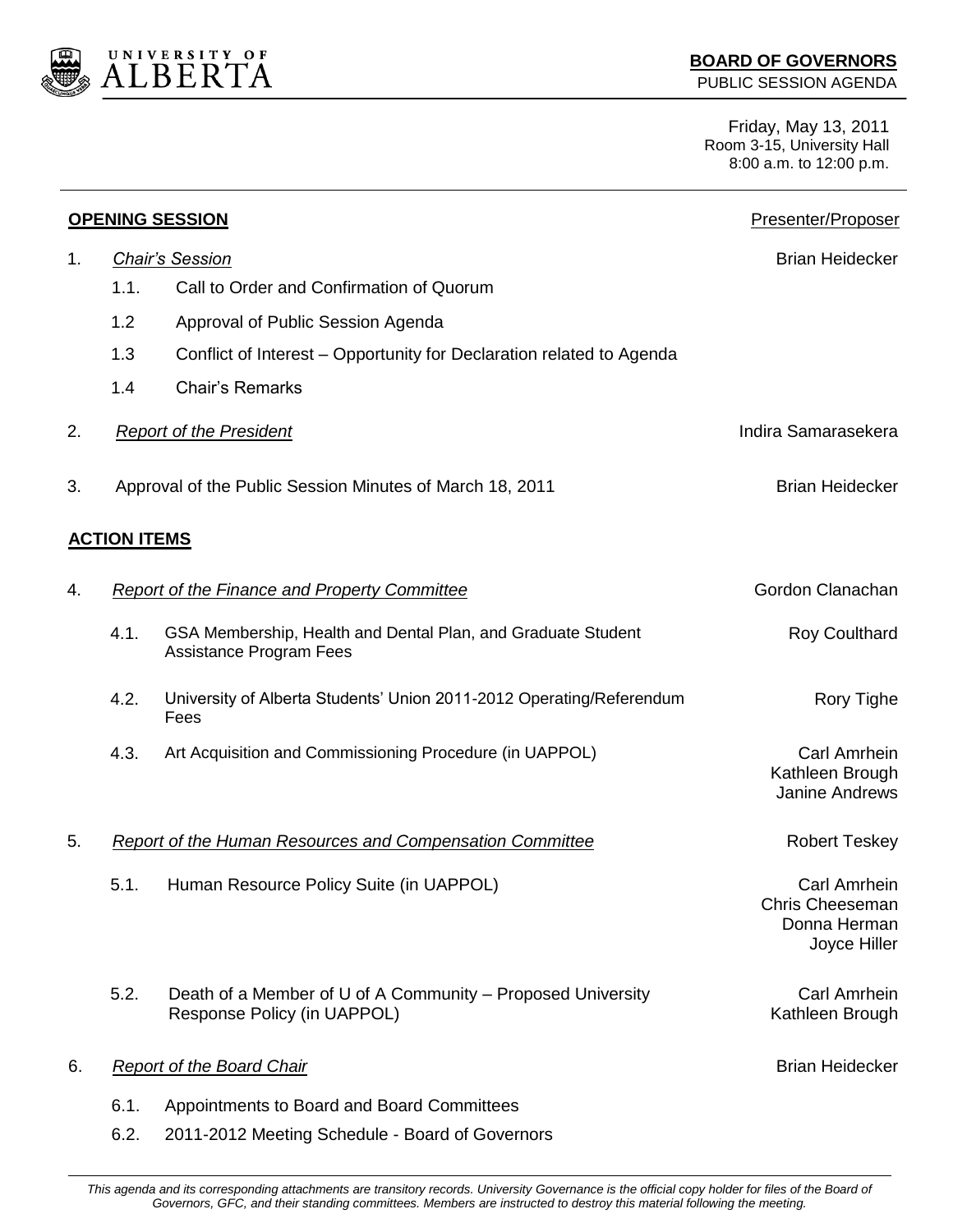## **INFORMATION REPORTS**

| 7.  |                                                                 | <b>Report of the Audit Committee</b>                                                                      |                      |
|-----|-----------------------------------------------------------------|-----------------------------------------------------------------------------------------------------------|----------------------|
|     | 7.1                                                             | <b>TEC Edmonton Annual Report</b>                                                                         |                      |
|     | 7.2                                                             | <b>Pro Forma Financial Statements</b>                                                                     |                      |
|     | 7.3                                                             | Current Accounting and Financial Reporting Issues (including Changes in<br><b>Accounting Standards)</b>   |                      |
|     | 7.4                                                             | Management's Quarterly FOIPP Compliance                                                                   |                      |
|     | 7.5                                                             | Certificate Management's Quarterly Compliance Certificate                                                 |                      |
|     | 7.6                                                             | Report on Significant Accounting Estimates - Risk of Material<br>Misstatement                             |                      |
|     | 7.7                                                             | Annual Insurance and Risk Assessment Report                                                               |                      |
|     | 7.8                                                             | Internal Audit Four Year Business Plan                                                                    |                      |
|     | 7.9                                                             | Compliance with IIA Standards                                                                             |                      |
|     | 7.10                                                            | Update on Risk-Based Internal Audit Plan - including Report on<br>Remittance of Deductions (Withholdings) |                      |
|     | 7.11                                                            | <b>Report on External Audits</b>                                                                          |                      |
| 8.  | <b>Report of the Finance and Properties Committee</b>           |                                                                                                           | Gordon Clanachan     |
|     | 8.1                                                             | 102 Street Centre - Lease Amendments                                                                      |                      |
|     | 8.2                                                             | <b>Chief Advancement Officer: Portfolio Presentation</b>                                                  |                      |
|     | 8.3                                                             | <b>TEC Edmonton Annual Report</b>                                                                         |                      |
|     | 8.4                                                             | <b>Financial Statements 101</b>                                                                           |                      |
| 9.  | <b>Report of the Human Resources and Compensation Committee</b> |                                                                                                           | <b>Robert Teskey</b> |
|     | 9.1                                                             | Proposed Term Limits for Deans – Proposed Changes to the Selection<br>of Faculty Deans Procedure          |                      |
| 10. | <b>Report of the Learning and Discovery Committee</b>           |                                                                                                           | <b>Robert Teskey</b> |
|     | 10.1                                                            | Academic Plan                                                                                             |                      |
|     | 10.2                                                            | <b>Faculty of Physical Education and Recreation Unit Review</b>                                           |                      |
| 11. | <b>Report of the University Relations Committee</b>             |                                                                                                           | Agnes Hoveland       |
|     | 11.1                                                            | Annual Report to the Community (Serving Through Knowledge) -<br><b>Recommendation of Story Boards</b>     |                      |
|     | 11.2                                                            | <b>Chief Advancement Officer Report</b>                                                                   |                      |
|     | 11.3                                                            | <b>University Relations Update</b>                                                                        |                      |
|     | 11.4                                                            | <b>Government Relations Update</b>                                                                        |                      |

11.5 Committee Self-Assessment